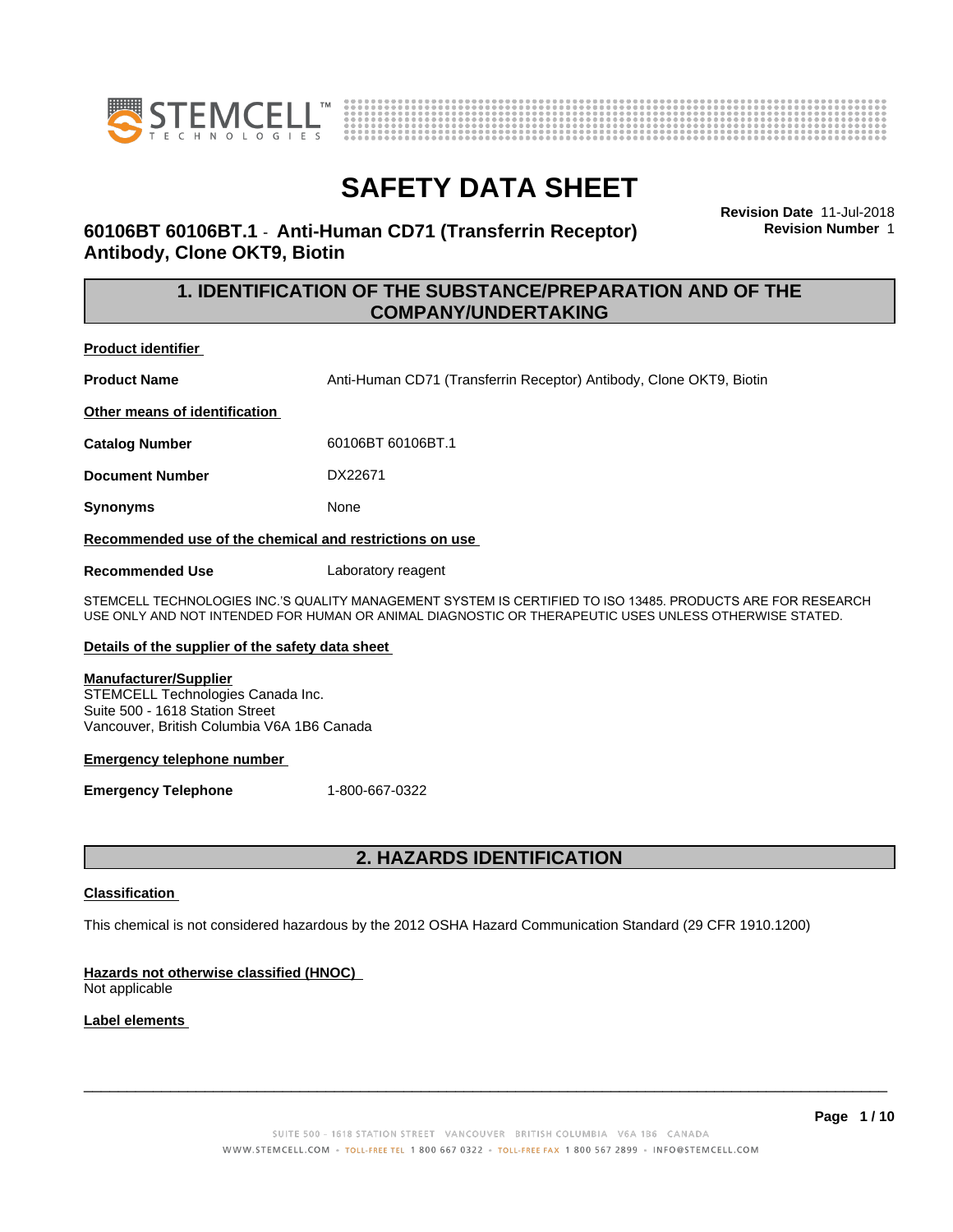



### \_\_\_\_\_\_\_\_\_\_\_\_\_\_\_\_\_\_\_\_\_\_\_\_\_\_\_\_\_\_\_\_\_\_\_\_\_\_\_\_\_\_\_\_\_\_\_\_\_\_\_\_\_\_\_\_\_\_\_\_\_\_\_\_\_\_\_\_\_\_\_\_\_\_\_\_\_\_\_\_\_\_\_\_\_\_\_\_\_\_\_\_\_ **Revision Date** 11-Jul-2018 **60106BT 60106BT.1** - **Anti-Human CD71 (Transferrin Receptor) Antibody, Clone OKT9, Biotin**

**Revision Number** 1

| <b>Hazard statements</b> | Not a hazardous substance or mixture according to the Globally Harmonized System (GHS)                           |                                      |
|--------------------------|------------------------------------------------------------------------------------------------------------------|--------------------------------------|
|                          | The product contains no substances which at their given concentration, are considered to be hazardous to health. |                                      |
| Appearance Clear         | <b>Physical state Liquid</b>                                                                                     | <b>Odor</b> No information available |

### **Other Information**

Not applicable

**Unknown acute toxicity** 0 % of the mixture consists of ingredient(s) of unknown toxicity

0 % of the mixture consists of ingredient(s) of unknown acute oral toxicity

0 % of the mixture consists of ingredient(s) of unknown acute dermal toxicity

0 % of the mixture consists of ingredient(s) of unknown acute inhalation toxicity (gas)

0 % of the mixture consists of ingredient(s) of unknown acute inhalation toxicity (vapor)

0 % of the mixture consists of ingredient(s) of unknown acute inhalation toxicity (dust/mist)

### **3. COMPOSITION/INFORMATION ON INGREDIENTS**

#### **Substance**

Not applicable.

#### **Mixture**

Not a hazardous substance or mixture according to the Globally Harmonized System (GHS)

\*The exact percentage (concentration) of composition has been withheld as a trade secret.

### **4. FIRST AID MEASURES**

### **Description of first aid measures**

**Inhalation** Remove to fresh air.

**Eye contact Rinse thoroughly with plenty of water for at least 15 minutes, lifting lower and upper eyelids.** Consult a physician.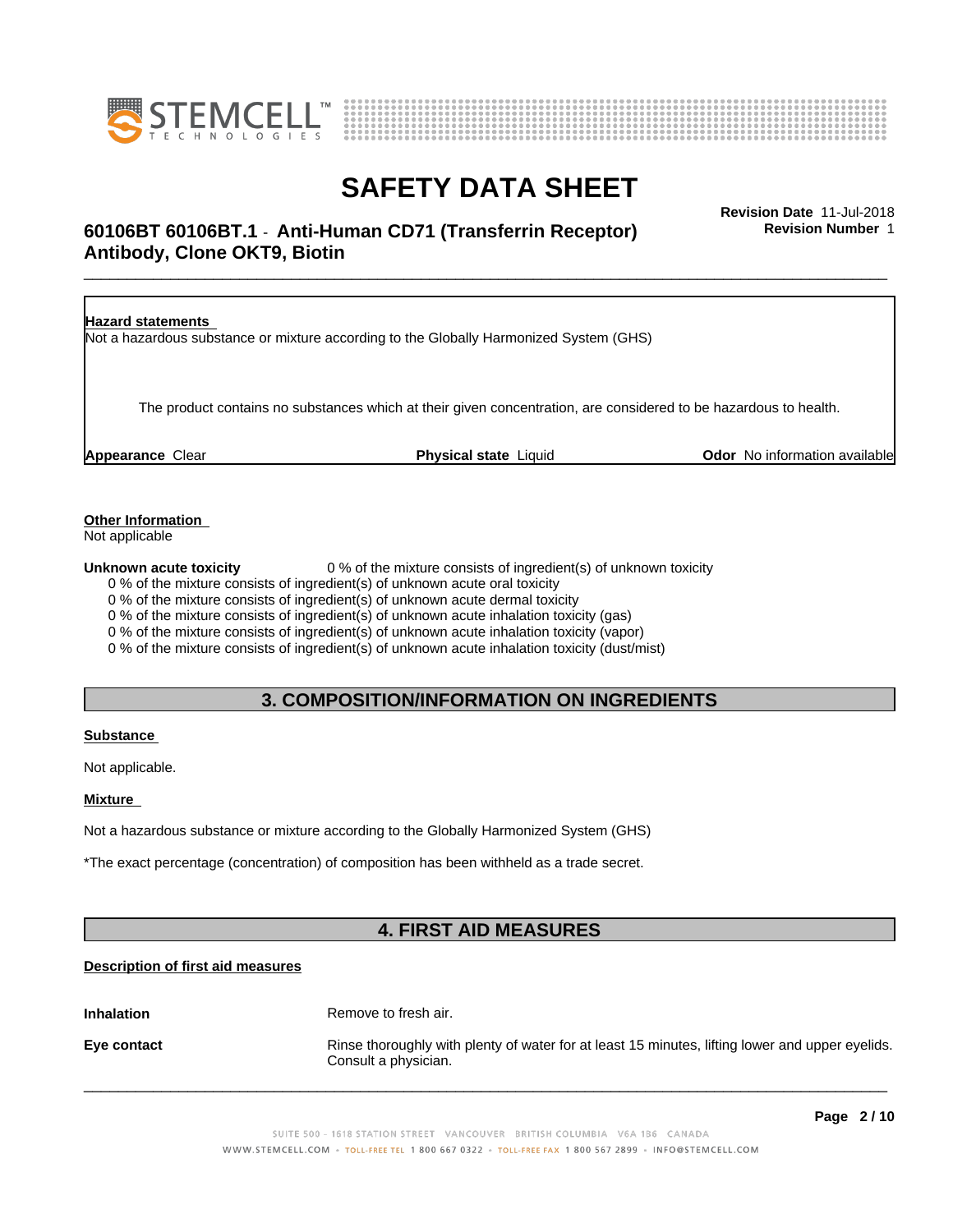



### \_\_\_\_\_\_\_\_\_\_\_\_\_\_\_\_\_\_\_\_\_\_\_\_\_\_\_\_\_\_\_\_\_\_\_\_\_\_\_\_\_\_\_\_\_\_\_\_\_\_\_\_\_\_\_\_\_\_\_\_\_\_\_\_\_\_\_\_\_\_\_\_\_\_\_\_\_\_\_\_\_\_\_\_\_\_\_\_\_\_\_\_\_ **Revision Date** 11-Jul-2018 **60106BT 60106BT.1** - **Anti-Human CD71 (Transferrin Receptor) Antibody, Clone OKT9, Biotin**

**Skin contact** Wash skin with soap and water. **Ingestion Ingestion Clean mouth with water and drink afterwards plenty of water. Most important symptoms and effects, both acute and delayed Symptoms** No information available. **Indication of any immediate medical attention and special treatment needed Note to physicians** Treat symptomatically. **5. FIRE-FIGHTING MEASURES Suitable Extinguishing Media** Use extinguishing measures that are appropriate to local circumstances and the

|                                                                                                                  | <u>a a a commissioning magaamaa mar ana appropriare ta radar anaannarannaa a</u><br>surrounding environment.                          |
|------------------------------------------------------------------------------------------------------------------|---------------------------------------------------------------------------------------------------------------------------------------|
| Unsuitable extinguishing media                                                                                   | CAUTION: Use of water spray when fighting fire may be inefficient.                                                                    |
| Specific hazards arising from the<br>chemical                                                                    | No information available.                                                                                                             |
| <b>Explosion data</b><br><b>Sensitivity to Mechanical Impact None.</b><br><b>Sensitivity to Static Discharge</b> | None.                                                                                                                                 |
| Special protective equipment for<br>fire-fiqhters                                                                | Firefighters should wear self-contained breathing apparatus and full firefighting turnout<br>gear. Use personal protection equipment. |

### **6. ACCIDENTAL RELEASE MEASURES**

**Personal precautions, protective equipment and emergency procedures**

**Personal precautions** Ensure adequate ventilation.

**Environmental precautions**

**Environmental precautions** See Section 12 for additional Ecological Information.

**Methods and material for containment and cleaning up**

 $\overline{\phantom{a}}$  ,  $\overline{\phantom{a}}$  ,  $\overline{\phantom{a}}$  ,  $\overline{\phantom{a}}$  ,  $\overline{\phantom{a}}$  ,  $\overline{\phantom{a}}$  ,  $\overline{\phantom{a}}$  ,  $\overline{\phantom{a}}$  ,  $\overline{\phantom{a}}$  ,  $\overline{\phantom{a}}$  ,  $\overline{\phantom{a}}$  ,  $\overline{\phantom{a}}$  ,  $\overline{\phantom{a}}$  ,  $\overline{\phantom{a}}$  ,  $\overline{\phantom{a}}$  ,  $\overline{\phantom{a}}$ 

**Revision Number** 1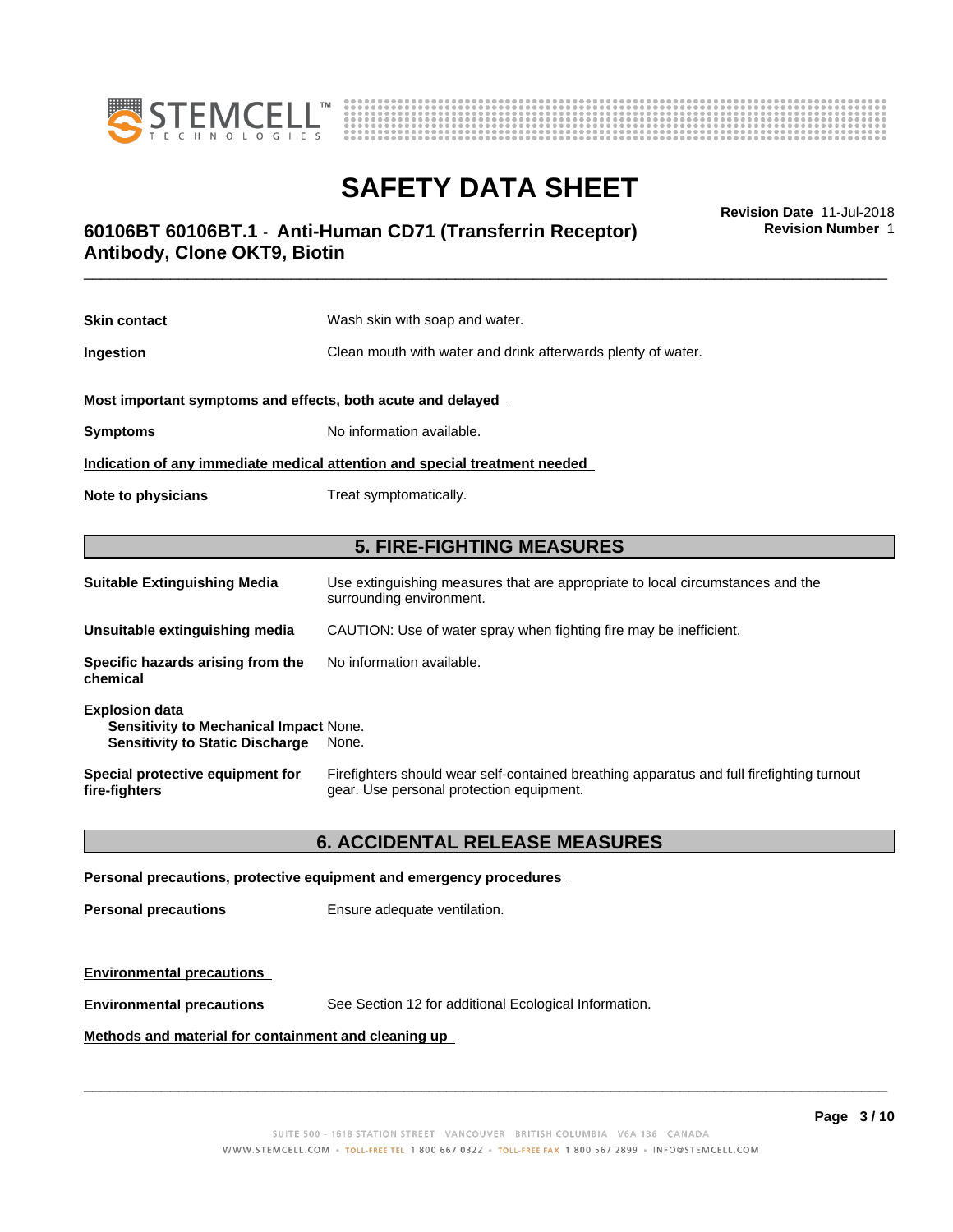



# **SAFETY DATA SHEET**<br>Revision Date 11-Jul-2018

**Revision Number** 1

### \_\_\_\_\_\_\_\_\_\_\_\_\_\_\_\_\_\_\_\_\_\_\_\_\_\_\_\_\_\_\_\_\_\_\_\_\_\_\_\_\_\_\_\_\_\_\_\_\_\_\_\_\_\_\_\_\_\_\_\_\_\_\_\_\_\_\_\_\_\_\_\_\_\_\_\_\_\_\_\_\_\_\_\_\_\_\_\_\_\_\_\_\_ **Revision Date** 11-Jul-2018 **60106BT 60106BT.1** - **Anti-Human CD71 (Transferrin Receptor) Antibody, Clone OKT9, Biotin**

| <b>Methods for containment</b>         | Prevent further leakage or spillage if safe to do so.                                |
|----------------------------------------|--------------------------------------------------------------------------------------|
| Methods for cleaning up                | Pick up and transfer to properly labeled containers.                                 |
| <b>Prevention of secondary hazards</b> | Clean contaminated objects and areas thoroughly observing environmental regulations. |

### **7. HANDLING AND STORAGE**

#### **Precautions for safe handling**

**Advice on safe handling** Handle in accordance with good industrial hygiene and safety practice.

### **Conditions for safe storage, including any incompatibilities**

**Storage Conditions** Keep containers tightly closed in a dry, cool and well-ventilated place.

### **8. EXPOSURE CONTROLS/PERSONAL PROTECTION**

## **Control parameters Exposure Limits** This product, as supplied, does not contain any hazardous materials with occupational exposure limits established by the region specific regulatory bodies. **Appropriate engineering controls Engineering controls** Showers Eyewash stations Ventilation systems. **Individual protection measures, such as personal protective equipment Eye/face protection** No special protective equipment required. **Skin and body protection** No special protective equipment required. **Respiratory protection** No protective equipment is needed under normal use conditions. If exposure limits are exceeded or irritation is experienced, ventilation and evacuation may be required.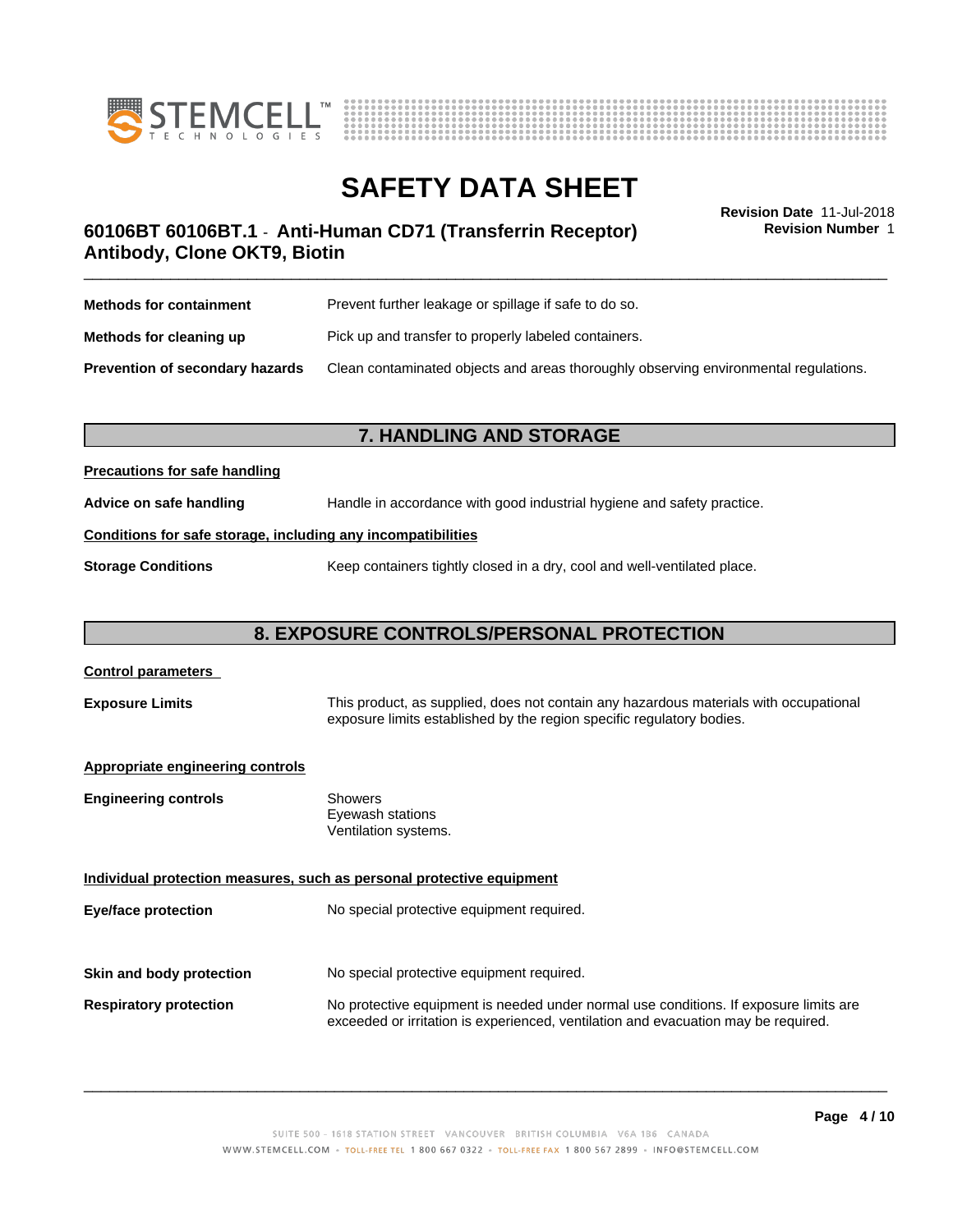



### \_\_\_\_\_\_\_\_\_\_\_\_\_\_\_\_\_\_\_\_\_\_\_\_\_\_\_\_\_\_\_\_\_\_\_\_\_\_\_\_\_\_\_\_\_\_\_\_\_\_\_\_\_\_\_\_\_\_\_\_\_\_\_\_\_\_\_\_\_\_\_\_\_\_\_\_\_\_\_\_\_\_\_\_\_\_\_\_\_\_\_\_\_ **Revision Date** 11-Jul-2018 **60106BT 60106BT.1** - **Anti-Human CD71 (Transferrin Receptor) Antibody, Clone OKT9, Biotin**

**General hygiene considerations** Handle in accordance with good industrial hygiene and safety practice.

### **9. PHYSICAL AND CHEMICAL PROPERTIES**

| Information on basic physical and chemical properties |                          |                  |
|-------------------------------------------------------|--------------------------|------------------|
| <b>Physical state</b>                                 | Liquid                   |                  |
| Appearance                                            | Clear                    |                  |
| <b>Color</b>                                          | No information available |                  |
| Odor                                                  | No information available |                  |
| <b>Odor threshold</b>                                 | No information available |                  |
|                                                       |                          |                  |
| <b>Property</b>                                       | <b>Values</b>            | Remarks • Method |
| рH                                                    | No data available        | None known       |
| Melting point / freezing point                        | No data available        | None known       |
| Boiling point / boiling range                         | No data available        | None known       |
| <b>Flash point</b>                                    | No data available        | None known       |
| <b>Evaporation rate</b>                               | No data available        | None known       |
| Flammability (solid, gas)                             | No data available        | None known       |
| <b>Flammability Limit in Air</b>                      |                          | None known       |
| <b>Upper flammability limit:</b>                      | No data available        |                  |
| Lower flammability limit:                             | No data available        |                  |
| Vapor pressure                                        | No data available        | None known       |
| <b>Vapor density</b>                                  | No data available        | None known       |
| <b>Relative density</b>                               | No data available        | None known       |
| <b>Water solubility</b>                               | No data available        | None known       |
| Solubility in other solvents                          | No data available        | None known       |
| <b>Partition coefficient</b>                          | No data available        | None known       |
| <b>Autoignition temperature</b>                       | No data available        | None known       |
| <b>Decomposition temperature</b>                      | No data available        | None known       |
| <b>Kinematic viscosity</b>                            | No data available        | None known       |
| <b>Dynamic viscosity</b>                              | No data available        | None known       |
| <b>Explosive properties</b>                           | No information available |                  |
| <b>Oxidizing properties</b>                           | No information available |                  |
|                                                       |                          |                  |
| <b>Other Information</b>                              |                          |                  |
| <b>Softening point</b>                                | No information available |                  |
| <b>Molecular weight</b>                               | No information available |                  |
| <b>Molecular formula</b>                              | No information available |                  |
| VOC Content (%)                                       | No information available |                  |
| <b>Liquid Density</b>                                 | No information available |                  |

**Liquid Density No information available**<br> **Bulk density No information available** 

**Revision Number** 1

### **10. STABILITY AND REACTIVITY**

**Reactivity No information available.** 

**No information available**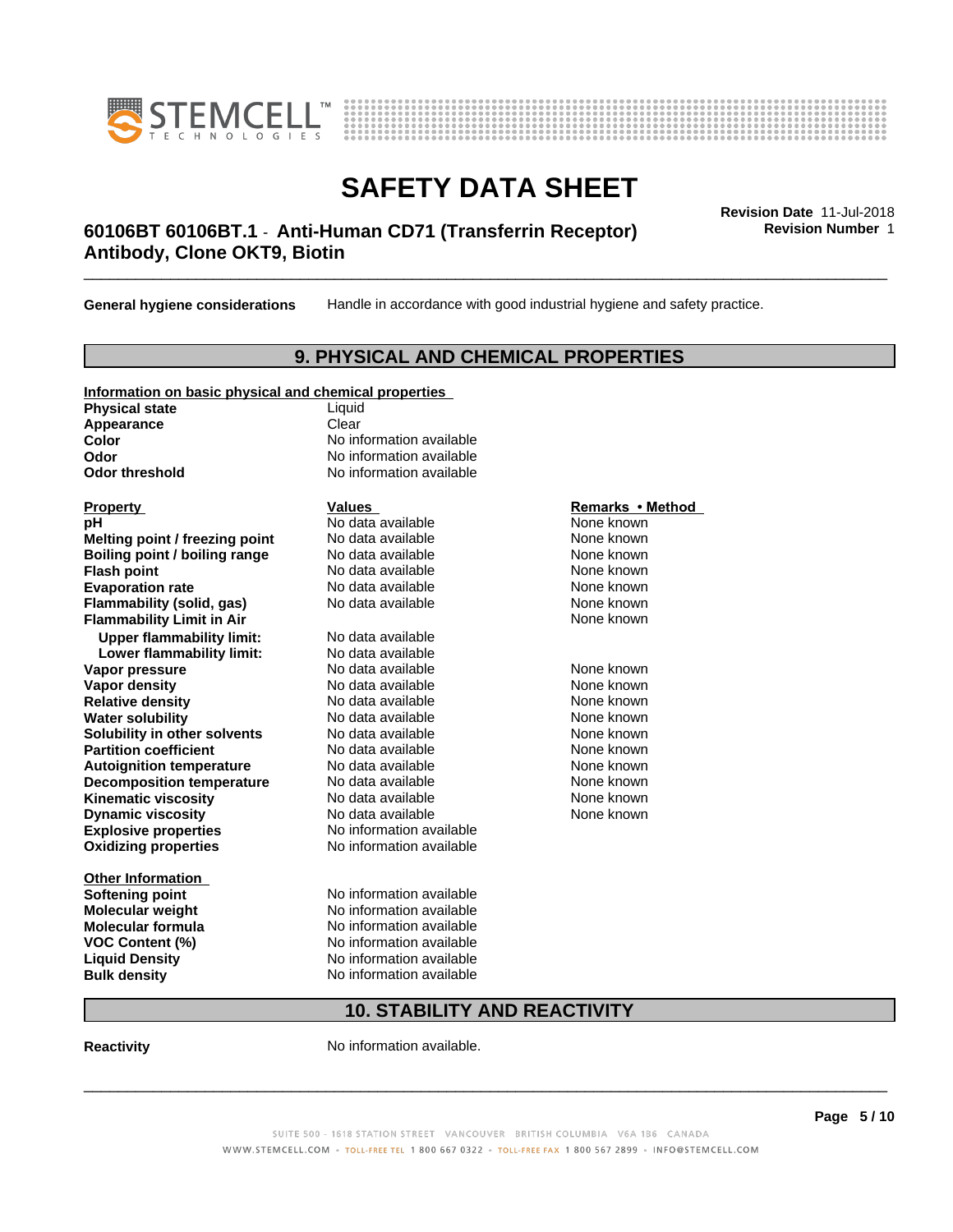



### \_\_\_\_\_\_\_\_\_\_\_\_\_\_\_\_\_\_\_\_\_\_\_\_\_\_\_\_\_\_\_\_\_\_\_\_\_\_\_\_\_\_\_\_\_\_\_\_\_\_\_\_\_\_\_\_\_\_\_\_\_\_\_\_\_\_\_\_\_\_\_\_\_\_\_\_\_\_\_\_\_\_\_\_\_\_\_\_\_\_\_\_\_ **Revision Date** 11-Jul-2018 **60106BT 60106BT.1** - **Anti-Human CD71 (Transferrin Receptor) Antibody, Clone OKT9, Biotin**

**Revision Number** 1

| <b>Chemical stability</b>                                               | Stable under normal conditions.           |
|-------------------------------------------------------------------------|-------------------------------------------|
| <b>Possibility of hazardous reactions</b> None under normal processing. |                                           |
| <b>Conditions to avoid</b>                                              | None known based on information supplied. |
| Incompatible materials                                                  | None known based on information supplied. |
|                                                                         |                                           |

**Hazardous decomposition products** None known based on information supplied.

### **11. TOXICOLOGICAL INFORMATION**

### **Information on likely routes of exposure**

#### **Product Information**

| <b>Inhalation</b>                                                            | Specific test data for the substance or mixture is not available. |  |
|------------------------------------------------------------------------------|-------------------------------------------------------------------|--|
| Eye contact                                                                  | Specific test data for the substance or mixture is not available. |  |
| <b>Skin contact</b>                                                          | Specific test data for the substance or mixture is not available. |  |
| Ingestion                                                                    | Specific test data for the substance or mixture is not available. |  |
| Symptoms related to the physical, chemical and toxicological characteristics |                                                                   |  |
|                                                                              |                                                                   |  |

**Symptoms** No information available.

#### **Numerical measures of toxicity**

#### **Acute toxicity**

#### **The following values are calculated based on chapter 3.1 of the GHS document** .

#### **Unknown acute toxicity** 0 % of the mixture consists of ingredient(s) of unknown toxicity

0 % of the mixture consists of ingredient(s) of unknown acute oral toxicity

0 % of the mixture consists of ingredient(s) of unknown acute dermal toxicity

 $0$  % of the mixture consists of ingredient(s) of unknown acute inhalation toxicity (gas)

0 % of the mixture consists of ingredient(s) of unknown acute inhalation toxicity (vapor)

0 % of the mixture consists of ingredient(s) of unknown acute inhalation toxicity (dust/mist)

### **Delayed and immediate effects as well as chronic effects from short and long-term exposure**

**Skin corrosion/irritation** No information available.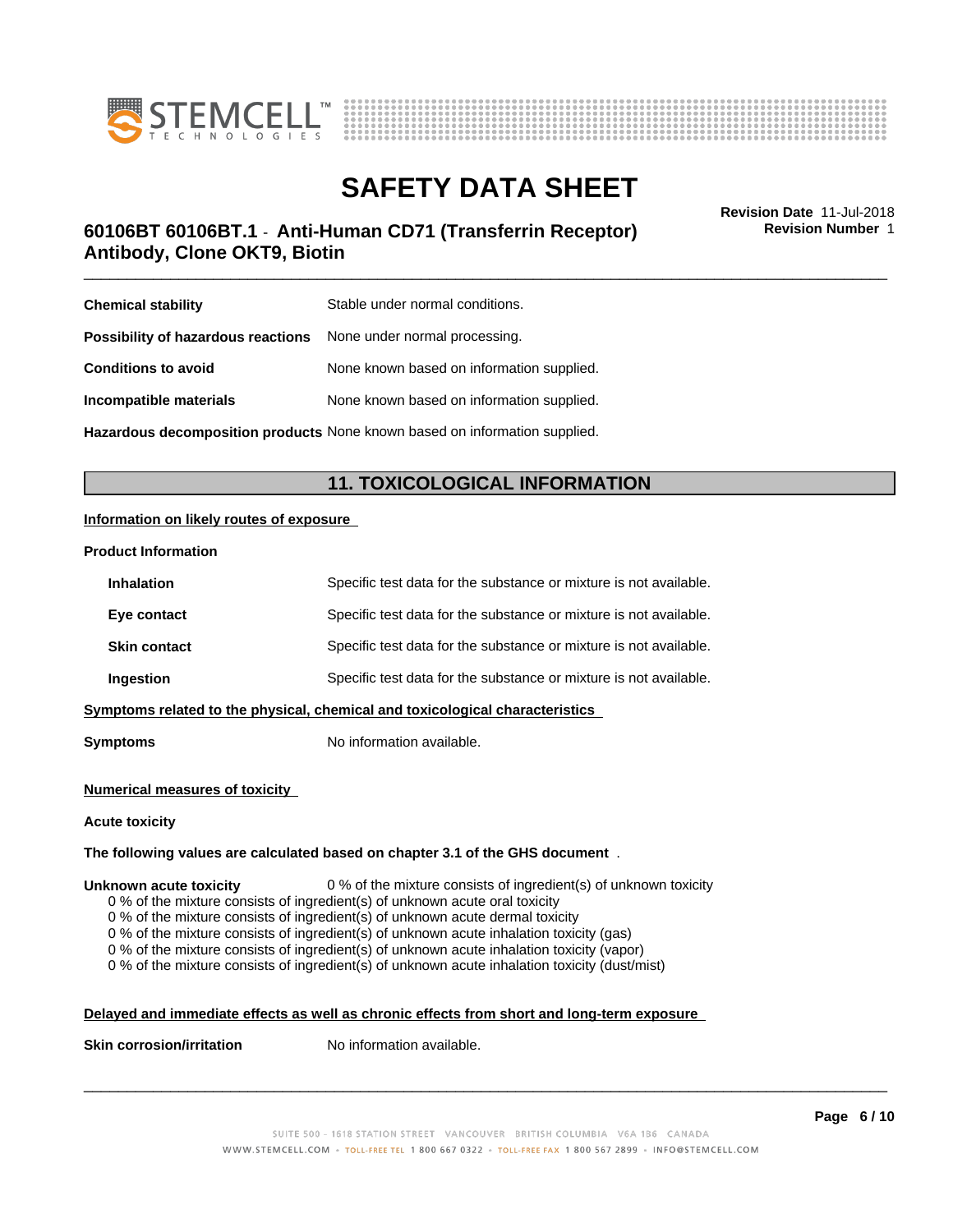



### \_\_\_\_\_\_\_\_\_\_\_\_\_\_\_\_\_\_\_\_\_\_\_\_\_\_\_\_\_\_\_\_\_\_\_\_\_\_\_\_\_\_\_\_\_\_\_\_\_\_\_\_\_\_\_\_\_\_\_\_\_\_\_\_\_\_\_\_\_\_\_\_\_\_\_\_\_\_\_\_\_\_\_\_\_\_\_\_\_\_\_\_\_ **Revision Date** 11-Jul-2018 **60106BT 60106BT.1** - **Anti-Human CD71 (Transferrin Receptor) Antibody, Clone OKT9, Biotin**

| Serious eye damage/eye irritation | No information available. |
|-----------------------------------|---------------------------|
| Respiratory or skin sensitization | No information available. |
| Germ cell mutagenicity            | No information available. |
| Carcinogenicity                   | No information available. |
| <b>Reproductive toxicity</b>      | No information available. |
| <b>STOT - single exposure</b>     | No information available. |
| <b>STOT - repeated exposure</b>   | No information available. |
| <b>Aspiration hazard</b>          | No information available. |

### **12. ECOLOGICAL INFORMATION**

| <b>Ecotoxicity</b>            | ٠                                  |
|-------------------------------|------------------------------------|
| Persistence and degradability | No information available.          |
| <b>Bioaccumulation</b>        | There is no data for this product. |
| Other adverse effects         | No information available.          |

### **13. DISPOSAL CONSIDERATIONS**

| Waste treatment methods                |                                                                                                                    |
|----------------------------------------|--------------------------------------------------------------------------------------------------------------------|
| Waste from residues/unused<br>products | Dispose of in accordance with local regulations. Dispose of waste in accordance with<br>environmental legislation. |
| Contaminated packaging                 | Do not reuse empty containers.                                                                                     |
| <b>US EPA Waste Number</b>             | P <sub>105</sub>                                                                                                   |

### **14. TRANSPORT INFORMATION**

**Page 7 / 10**

**Revision Number** 1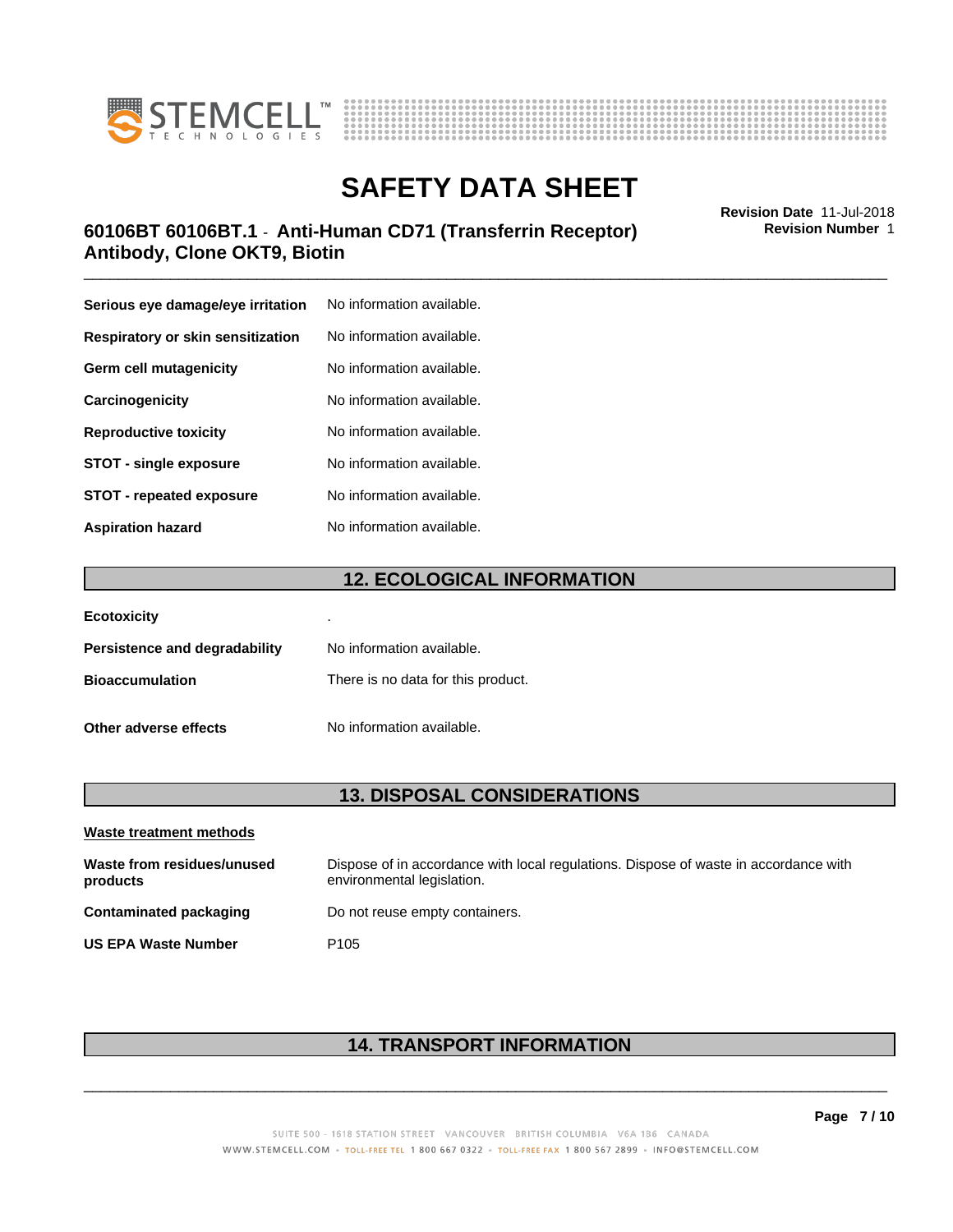



### \_\_\_\_\_\_\_\_\_\_\_\_\_\_\_\_\_\_\_\_\_\_\_\_\_\_\_\_\_\_\_\_\_\_\_\_\_\_\_\_\_\_\_\_\_\_\_\_\_\_\_\_\_\_\_\_\_\_\_\_\_\_\_\_\_\_\_\_\_\_\_\_\_\_\_\_\_\_\_\_\_\_\_\_\_\_\_\_\_\_\_\_\_ **Revision Date** 11-Jul-2018 **60106BT 60106BT.1** - **Anti-Human CD71 (Transferrin Receptor) Antibody, Clone OKT9, Biotin**

| <u>DOT</u>  | Not regulated |
|-------------|---------------|
| <b>TDG</b>  | Not regulated |
| <b>MEX</b>  | Not regulated |
| ICAO (air)  | Not regulated |
| <b>IATA</b> | Not regulated |
| <b>IMDG</b> | Not regulated |
| RID         | Not regulated |
| ADR         | Not regulated |
| ADN         | Not regulated |

### **15. REGULATORY INFORMATION**

| <b>International Inventories</b> |                 |
|----------------------------------|-----------------|
| TSCA                             | Complies        |
| <b>DSL/NDSL</b>                  | Complies        |
| <b>EINECS/ELINCS</b>             | Complies        |
| <b>ENCS</b>                      | Does not comply |
| <b>IECSC</b>                     | Complies        |
| <b>KECL</b>                      | Complies        |
| <b>PICCS</b>                     | Complies        |
| AICS                             | Complies        |
|                                  |                 |

 **Legend:**

 **TSCA** - United States Toxic Substances Control Act Section 8(b) Inventory

 **DSL/NDSL** - Canadian Domestic Substances List/Non-Domestic Substances List

 **EINECS/ELINCS** - European Inventory of Existing Chemical Substances/European List of Notified Chemical Substances

 **ENCS** - Japan Existing and New Chemical Substances

 **IECSC** - China Inventory of Existing Chemical Substances

 **KECL** - Korean Existing and Evaluated Chemical Substances

 **PICCS** - Philippines Inventory of Chemicals and Chemical Substances

 **AICS** - Australian Inventory of Chemical Substances

### **US Federal Regulations**

#### **SARA 313**

Section 313 of Title III of the Superfund Amendments and Reauthorization Act of 1986 (SARA). This product does not contain any chemicals which are subject to the reporting requirements of the Act and Title 40 of the Code of Federal Regulations, Part 372.

**Revision Number** 1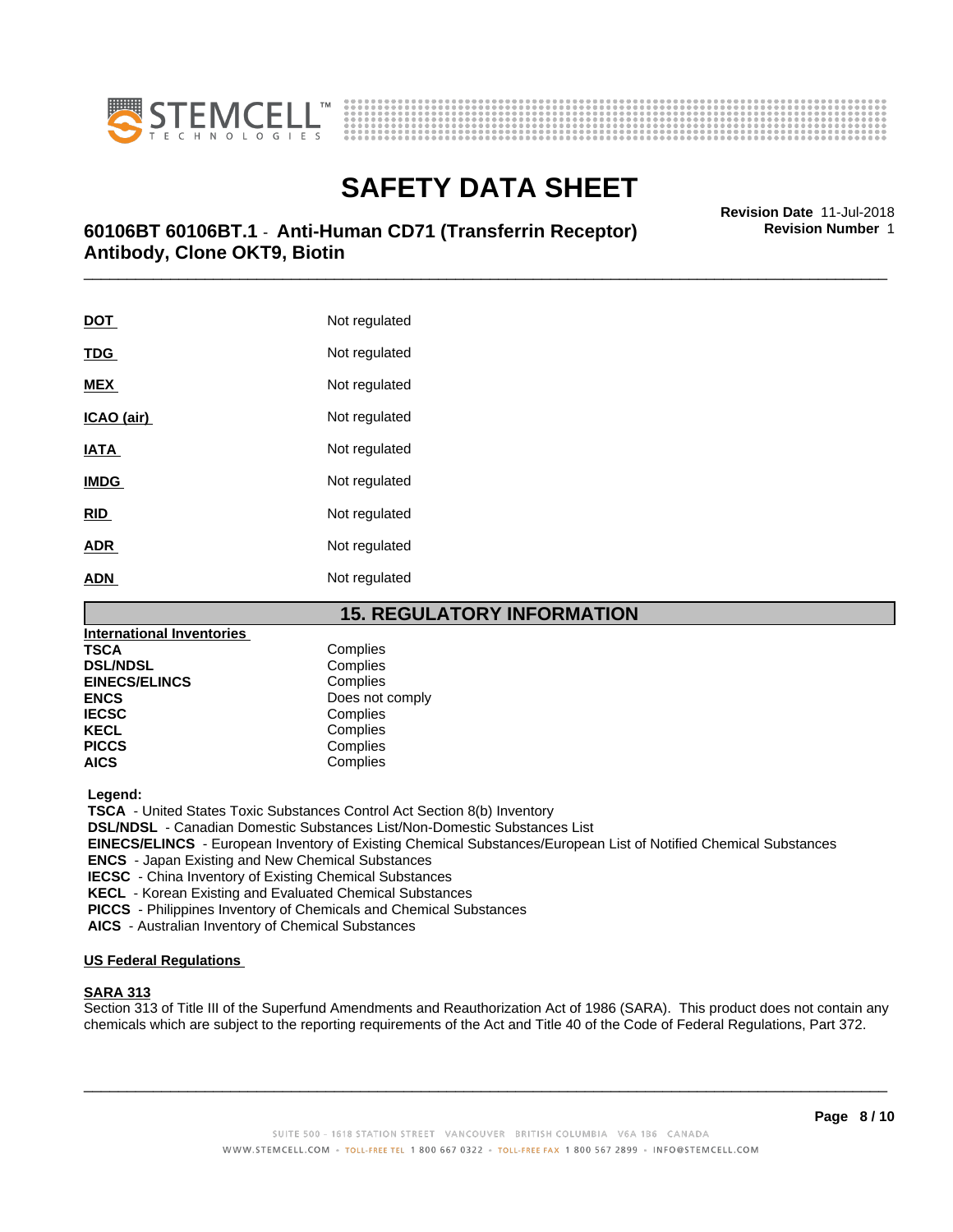



# **SAFETY DATA SHEET**<br>Revision Date 11-Jul-2018

**Revision Number** 1

### \_\_\_\_\_\_\_\_\_\_\_\_\_\_\_\_\_\_\_\_\_\_\_\_\_\_\_\_\_\_\_\_\_\_\_\_\_\_\_\_\_\_\_\_\_\_\_\_\_\_\_\_\_\_\_\_\_\_\_\_\_\_\_\_\_\_\_\_\_\_\_\_\_\_\_\_\_\_\_\_\_\_\_\_\_\_\_\_\_\_\_\_\_ **Revision Date** 11-Jul-2018 **60106BT 60106BT.1** - **Anti-Human CD71 (Transferrin Receptor) Antibody, Clone OKT9, Biotin**

| SARA 311/312 Hazard Categories    |    |  |
|-----------------------------------|----|--|
| Acute health hazard               | N٥ |  |
| <b>Chronic Health Hazard</b>      | No |  |
| <b>Fire hazard</b>                | No |  |
| Sudden release of pressure hazard | N٥ |  |
| <b>Reactive Hazard</b>            | N٥ |  |

#### **CWA (Clean WaterAct)**

This product does not contain any substances regulated as pollutants pursuant to the Clean Water Act (40 CFR 122.21 and 40 CFR 122.42).

#### **CERCLA**

This material, as supplied, does not contain any substances regulated as hazardous substances under the Comprehensive Environmental Response Compensation and Liability Act (CERCLA) (40 CFR 302) or the Superfund Amendments and Reauthorization Act (SARA) (40 CFR 355). There may be specific reporting requirements at the local, regional, or state level pertaining to releases of this material.

#### **US State Regulations**

#### **California Proposition 65**

This product does not contain any Proposition 65 chemicals.

#### **U.S. State Right-to-Know Regulations**

#### **US State Regulations**

| Chemical name                         | New Jersey | <b>Massachusetts</b> | Pennsylvania |
|---------------------------------------|------------|----------------------|--------------|
| Water<br>7732-18-5                    |            |                      |              |
| Sodium Phosphate Dibasic<br>7558-79-4 |            |                      |              |
| Sodium Azide<br>26628-22-8            |            |                      |              |

#### **U.S. EPA Label Information**

**EPA Pesticide Registration Number** Not applicable

### **16. OTHER INFORMATION, INCLUDING DATE OF PREPARATION OF THE LAST REVISION**

**Prepared By, State Control. STEMCELL Technologies Canada Inc.**